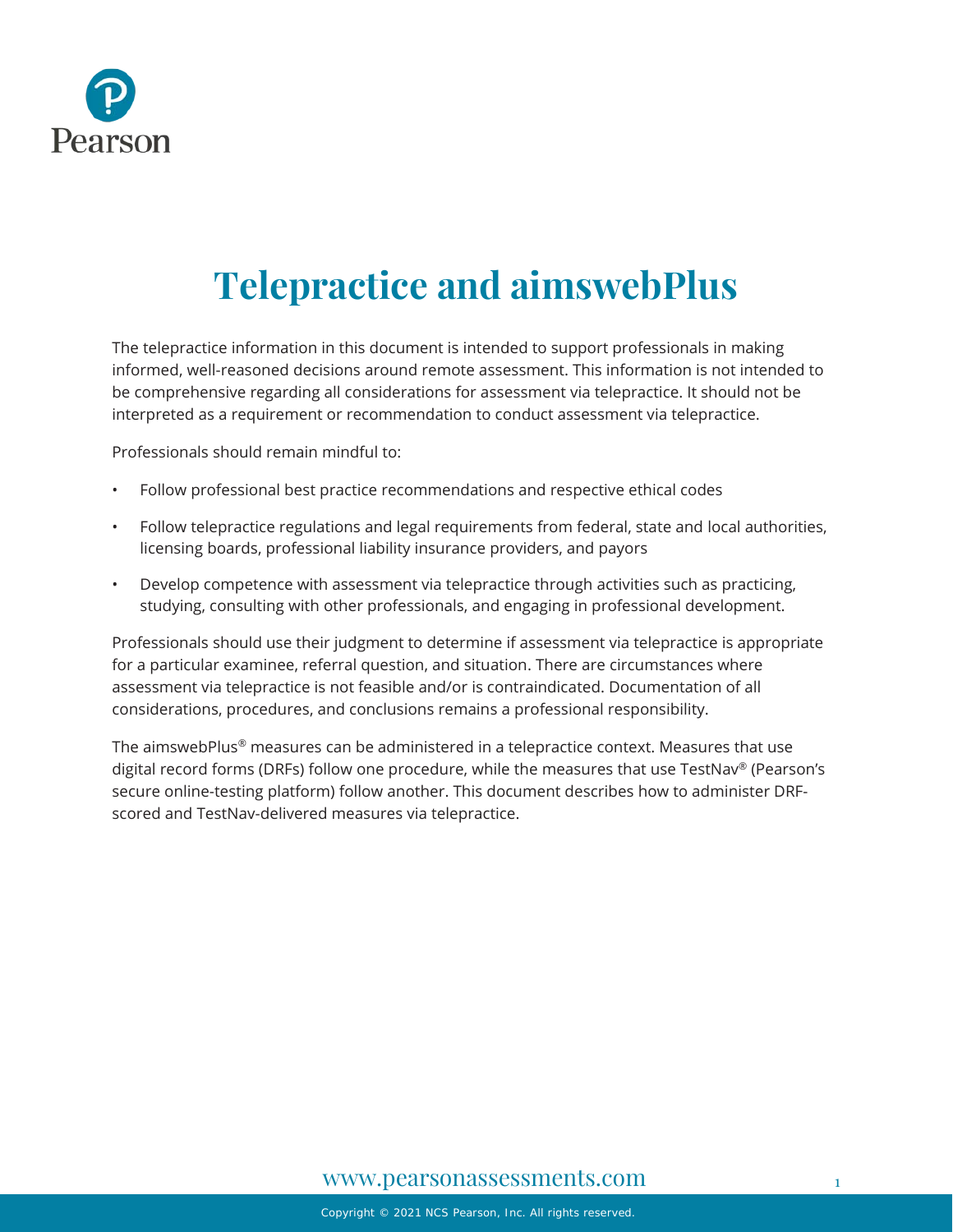[Measures administered via DRFs include:](https://www.pearsonassessments.com/professional-assessments/digital-solutions/telepractice/telepractice-and-aimswebplus.html)

| <b>Subject</b>         | <b>Measure</b>                          | Grade   |
|------------------------|-----------------------------------------|---------|
| <b>Early Literacy</b>  | Print Concepts (PC)                     | К       |
|                        | Letter Naming Fluency (LNF)             | Κ       |
|                        | Initial Sounds (IS)                     | Κ       |
|                        | Auditory Vocabulary (AV)                | $K-1$   |
|                        | Letter Word Sounds Fluency (LWSF)       | $K-1$   |
|                        | Phoneme Segmentation (PS)               | $K-1$   |
|                        | Nonsense Word Fluency (NWF)             | $K-1$   |
|                        | Word Reading Fluency (WRF)              | $K-1$   |
| Early Literacy/Reading | Oral Reading Fluency (ORF)              | $1 - 8$ |
| <b>Early Numeracy</b>  | <b>Number Naming Fluency (NNF)</b>      | К       |
|                        | Quantity Total Fluency (QTF)            | К       |
|                        | Quantity Difference Fluency (QDF)       | К       |
|                        | Concepts & Applications (CA)            | $K-1$   |
|                        | Number Comparison Fluency-Pairs (NCF-P) | 1       |
|                        | Math Facts Fluency-1 Digit (MFF-1D)     | 1       |
|                        | Math Facts Fluency–Tens (MFF–T)         | 1       |

[Measures administered via TestNav include:](https://www.pearsonassessments.com/professional-assessments/digital-solutions/telepractice/telepractice-and-aimswebplus.html)

| <b>Subject</b> | <b>Measure</b>                                 | <b>Grade</b> |
|----------------|------------------------------------------------|--------------|
| Reading        | Vocabulary (VO)                                | $2 - 8$      |
|                | Reading Comprehension (RC)                     | $2 - 8$      |
|                | <b>Silent Reading Fluency (SRF)</b>            | $4 - 8$      |
|                | Reading Comprehension-Progress Monitor (RC-PM) | $2 - 5$      |
| Math           | Number Comparison Fluency-Triads (NCF-T)       | $2 - 8$      |
|                | <b>Mental Computation Fluency (MCF)</b>        | $2 - 8$      |
|                | Concepts & Applications (CA)                   | $2 - 8$      |

[View a quick video demonstration on how to access the following topics through your account.](https://youtu.be/CCog7P3aFLA)

#### <https://youtu.be/CCog7P3aFLA>

[Share this video with parents and caregivers to help them learn how to best support their children](https://youtu.be/JgNOdnmQqus)  [who are taking aimswebPlus tests remotely.](https://youtu.be/JgNOdnmQqus) 

<https://youtu.be/JgNOdnmQqus>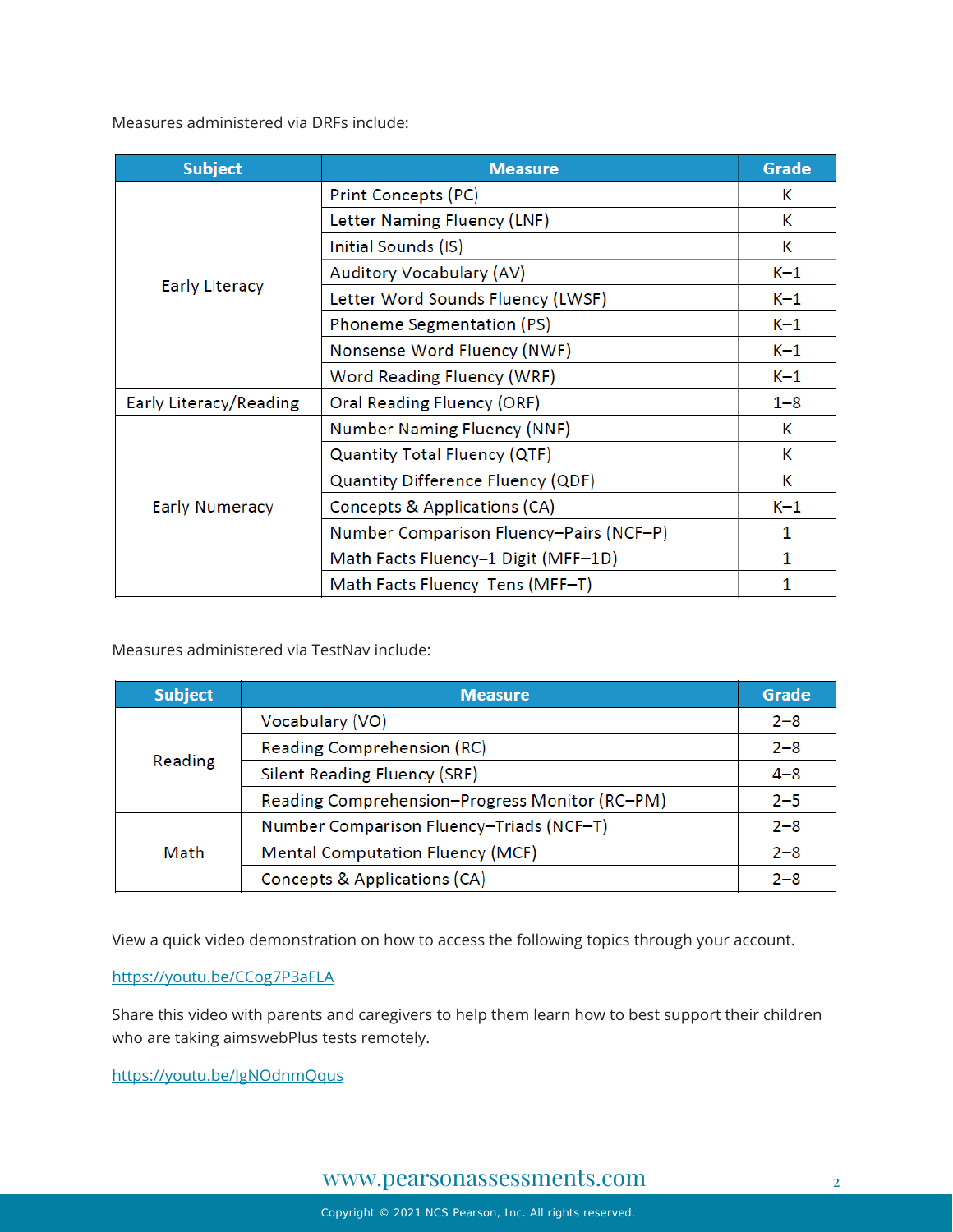# **DRF Administration**

Examiners will need a computer with a camera, audio (speaker and microphone), and stable, highspeed internet access. A second computer with stable internet access or a second screen, which will be used to score the DRF, is also required. The examiner will need to download the PowerPoint (Early Literacy and Early Numeracy Spring stimulus books) and/or PDF (Oral Reading Fluency forms) student stimulus materials needed. Finally, the examiner will need to select a teleconferencing platform that:

meets HIPAA and FERPA requirements;

provides the student a clear, full-screen image of shared stimulus materials;

provides clear audio for communicating directions, questions, and responses;

allows for mobile access;

and allows the student to see the examiner.

Students will need a computer or tablet (e.g., iPad) with a camera, audio (speaker and microphone), and stable, high-speed internet access. The computer/tablet screen should be no smaller than 8 inches (measured diagonally). When possible, a smartphone with an internet connection can be helpful during the test session (e.g., a facilitator connected to the teleconference platform can use their phone's camera to share the student's pointing and other test behaviors with the examiner).

For a DRF test session, a facilitator will be with the student to ensure the student is engaged with the test material and the environment remains conducive to test taking activities. A facilitator is an adult at the remote location (i.e., with the student taking the test) who assists the examiner with the testing process.

# **TestNav Administration**

Students will need a computer or tablet (e.g., iPad®) with stable, high-speed internet access. The computer/tablet screen should be no smaller than 8 inches (measured diagonally).

To further support remote assessment of aimswebPlus, customers who administer online tests will have the option to administer Benchmark, Survey Level Assessment and Progress Monitoring screenings using TestNav's browser-based application or the TestNav desktop application. If the student is using a personal computer, the student or proctor will need to download and install the [TestNav app.](https://download.testnav.com/) To enable browser-based TestNav the account manager should contact our support team at 866/313-6194 option 2 or email [aimswebsupport@pearson.com.](mailto:aimswebsupport@pearson.com)

To use the browser-based TestNav application, the student will need to navigate via a supported browser to<https://aps.testnav.com/> and selecting aimswebPlus from the left panel.

To use the TestNav desktop application here are the step-by-step instructions for TestNav installations: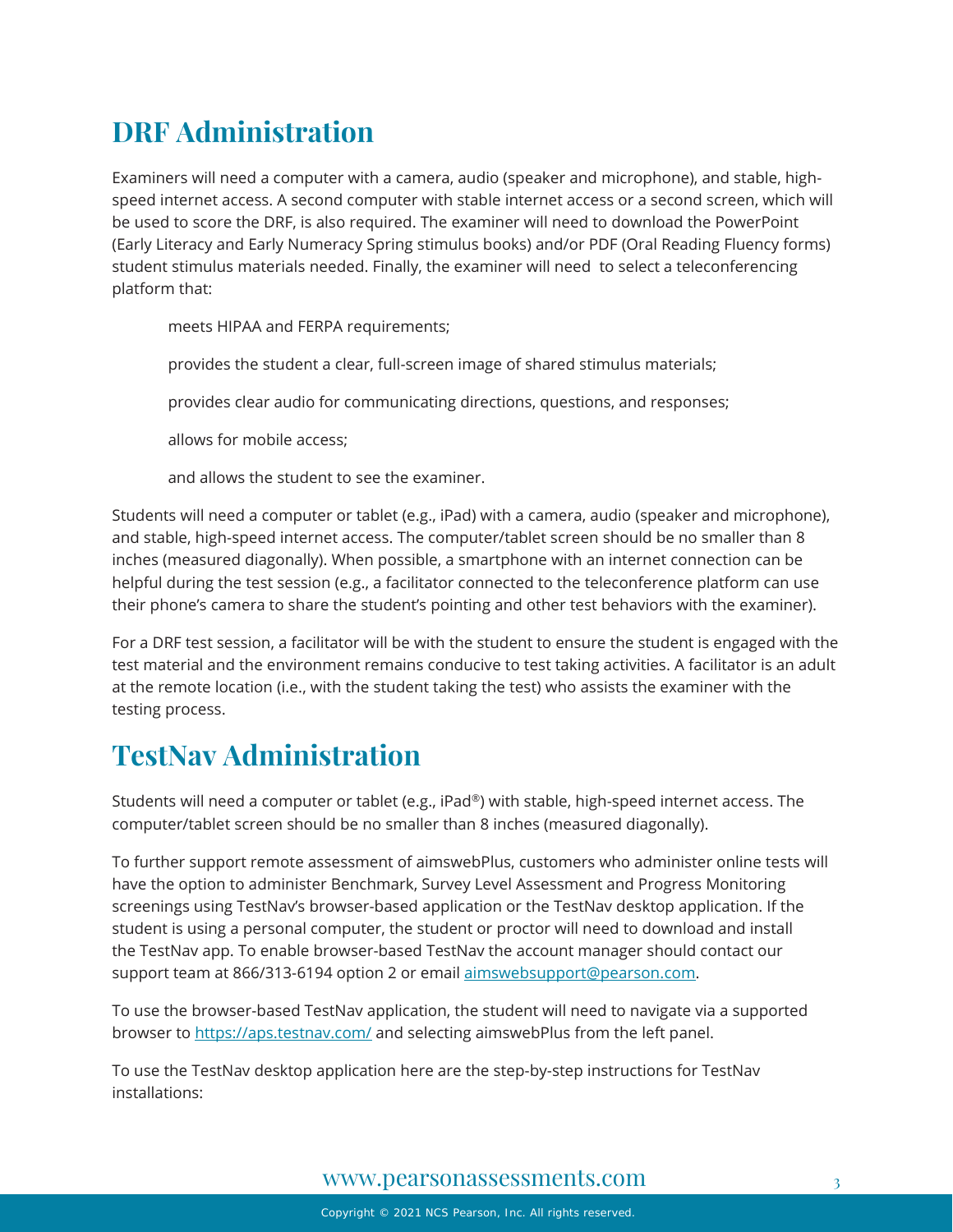#### **English**

[iPad](https://www.youtube.com/watch?v=GG4X7fZRuP4&list=PLTRNT7i5iG3RFgkS0ctI8PNMyrrmFCAIV&index=1)

https://www.youtube.com/watch?v=GG4X7fZRuP4&list=PLTRNT7i5iG3RFgkS0ctI8PNMyrrmFC AIV&index=1

[MAC](https://www.youtube.com/watch?v=cLEGWWNyYzg&list=PLTRNT7i5iG3RFgkS0ctI8PNMyrrmFCAIV&index=3) 

https://www.youtube.com/watch?v=cLEGWWNyYzg&list=PLTRNT7i5iG3RFgkS0ctI8PNMyrrmF CAIV&index=3

[Windows](https://www.youtube.com/watch?v=s4YTN6qKxl8&list=PLTRNT7i5iG3RFgkS0ctI8PNMyrrmFCAIV&index=4) 

https://www.youtube.com/watch?v=s4YTN6qKxl8&list=PLTRNT7i5iG3RFgkS0ctI8PNMyrrmFC AIV&index=4

[How to launch an aimswebPlus TestNav test](https://www.youtube.com/watch?v=GNqXo8FArXM&list=PLTRNT7i5iG3RFgkS0ctI8PNMyrrmFCAIV&index=2) 

https://www.youtube.com/watch?v=GNqXo8FArXM&list=PLTRNT7i5iG3RFgkS0ctI8PNMyrrmF CAIV&index=2

#### **Español**

[iPad](https://www.youtube.com/watch?v=wJMGMe_AX5U&list=PLTRNT7i5iG3RFgkS0ctI8PNMyrrmFCAIV&index=)

https://www.youtube.com/watch?v=wJMGMe\_AX5U&list=PLTRNT7i5iG3RFgkS0ctI8PNMyrrmF CAIV&index=

M<sub>AC</sub>

https://www.youtube.com/watch?v=CgE7WNmFBhY&list=PLTRNT7i5iG3RFgkS0ctI8PNMyrrm FCAIV&index=

**Windows** 

https://www.youtube.com/watch?v=B2V4TcLav4&list=PLTRNT7i5iG3RFgkS0ctI8PNMyrrmFCAIV&index=9&t=0s

[Cómo iniciar una sesión de aimswebPlus en TestNav](https://www.youtube.com/watch?v=up1zmeADJVg&list=PLTRNT7i5iG3RFgkS0ctI8PNMyrrmFCAIV&index=8&t=0s) 

https://www.youtube.com/watch?v=up1zmeADJVg&list=PLTRNT7i5iG3RFgkS0ctI8PNMyrrmFC AIV&index=8&t=0s

After logging the student in to TestNav and reading the short script introducing the test to the student, the proctor will supervise the test session to ensure the student stays on task and is doing their best work. Because TestNav locks down the computer during test sessions, the examiner will not be able to maintain a connection with the student via the teleconferencing app. If desired, the examiner may request to connect to a teleconference app via a second computer, such as a smartphone, to monitor the test session. However, this is not required.

#### [www.pearsonassessments.com](http://www.pearsonassessments.com/) <sup>4</sup>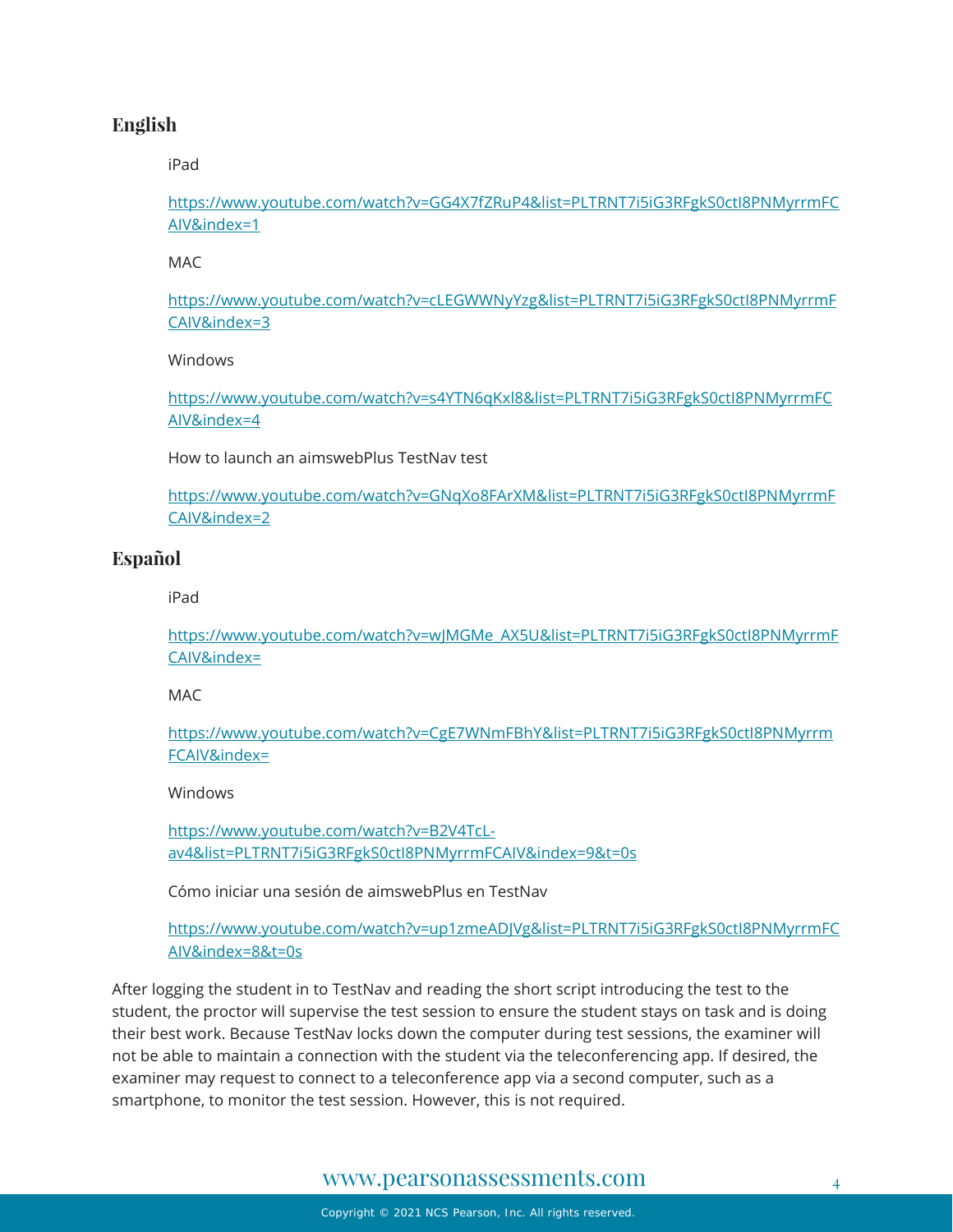For a TestNav testing session, a proctor will be with the student to ensure the student is engaged with the test material and the environment remains conducive to test taking activities. A proctor is an adult at the remote location (i.e., with the student taking the test) who assists the examiner with the testing process.

# **Conducting Telepractice Assessment**

Conducting a valid assessment in a telepractice service delivery model requires an understanding of the interplay of a number of complex issues. In addition to the general information on Pearson's telepractice page, examiners should address five factors (Eichstadt et al., 2013) when planning to administer and score assessments via telepractice:

- 1. [Telepractice Environment & Equipment](#page-4-0)
- 2. [Assessment Materials & Procedures](#page-6-0)
- 3. [Examinee Considerations](#page-8-0)
- 4. [Examiner Considerations](#page-9-0)
- 5. [Other Considerations](#page-10-0)

### <span id="page-4-0"></span>1. Telepractice Environment & Equipment

#### **Computers and Connectivity**

Two computers with audio and video capability and stable internet connectivity—one for the examiner and one for the examinee—are required. A web camera, microphone, and speakers or headphones are required for both the examiner and the examinee. A second computer screen or split-screen format on a large computer monitor for the examiner is helpful to allow a view of the digital administration and scoring manual, but the examiner can also use the paper format manual or a Pearson-delivered digital version. The second computer screen or large screen also tends to make sharing test content more straightforward for the examiner.

#### **Image/Screen Size**

When items with visual stimuli are presented, the digital image of the visual stimuli on the examinee's screen should be at least 8" measured diagonally, similar to an iPad or iPad Air®. Some teleconferencing software shrink the size of images, the image size should be verified in the initial virtual meeting. It is recommended that computer screens used for teleconference assessment be at least 15" measured diagonally. Smaller screens, such as those of iPad minis, small tablet PCs, and smartphones, are not allowed for examinee-facing content, as these have not been examined empirically and may affect stimulus presentation, examinee response, and validity of the test results. Similarly, presenting stimuli on extremely large screens has not been examined, so the same precaution applies. At the beginning of the testing session, the examiner may ask for a peripheral camera or device (as described later in this section) to be aimed at the examinee's screen to ensure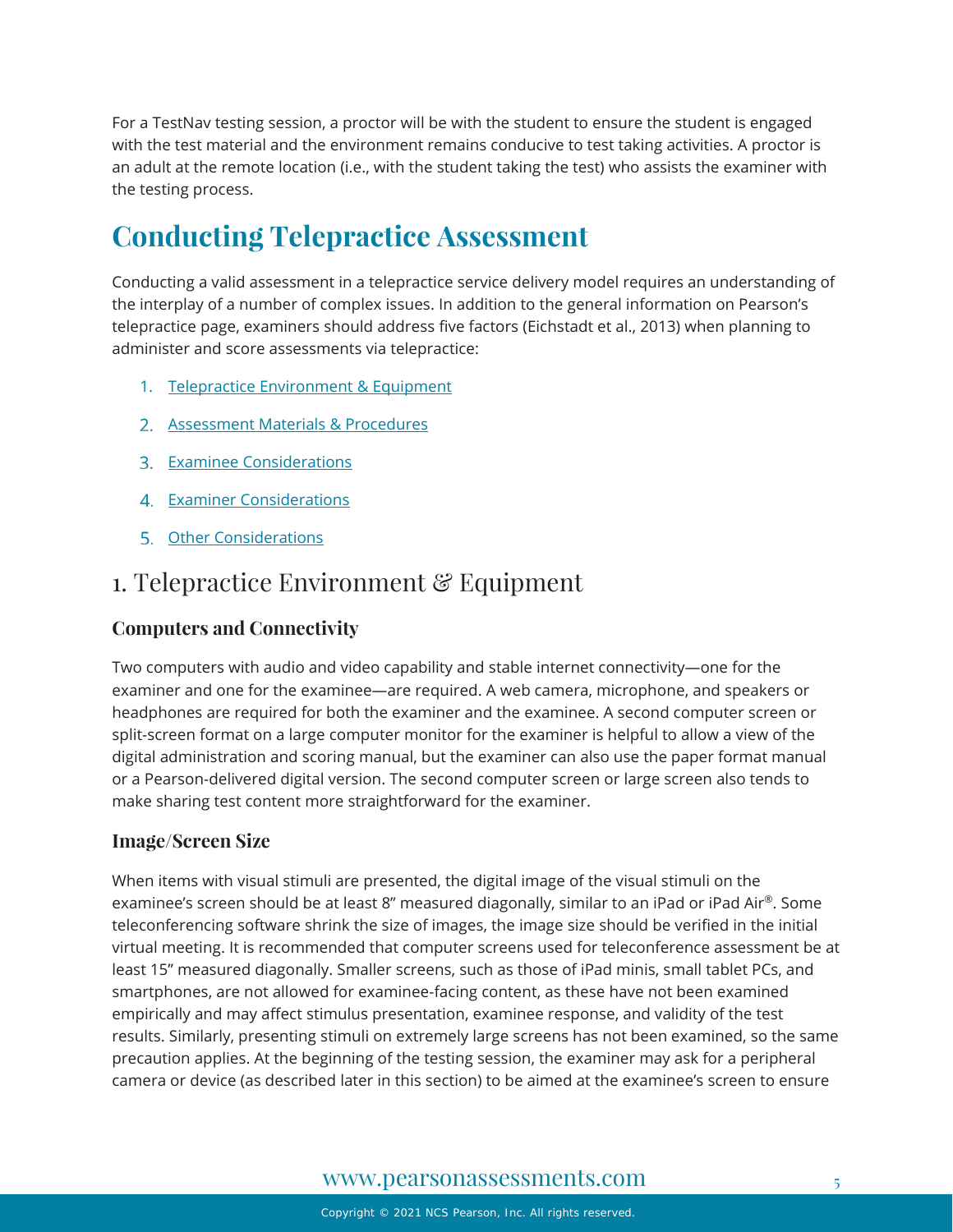that the examinee's screen is displaying images in the correct aspect ratio and not stretching or obscuring the stimuli image.

#### **Audio Considerations**

High-quality audio capabilities are required during the administration. An over the head, two-ear, stereo headset with attached boom microphone is recommended for both the examiner and examinee. Headphones with a microphone may be used if a headset is not available.

The examiner should test the audio for both the examiner and examinee in the initial virtual meeting and at the beginning of the testing session to ensure a high-quality audio environment is present. Testing the audio should include an informal conversation prior to the administration where the examiner is listening for any clicks, pops, or breaks in the audio signal that distorts or interrupts the voice of the examinee. The examiner should also ask if there are any interruptions or distortions in the audio signal on the examinee's end. Any connectivity lapses, distractions, or intrusions that occurred during testing should be reported.

#### **Audiovisual Distractions**

As with any testing session, the examiner should do everything possible to make sure the examinee's environment is free from audio and visual distractions. If the examiner is unfamiliar with the examinee's planned physical location, a visual tour of the intended testing room should be given during the initial virtual meeting. The examiner can then provide a list of issues to address to transform the environment into one suitable for testing. For example, remove distracting items, silence all electronics, and close doors. The examiner should confirm that these issues have been addressed at the time of testing. If possible, the examinee should be positioned facing away from the door to ensure the examiner can verify through the examinee's camera that the door remains shut and can monitor any interruptions. Ensure that the examinee does not have access to study or other materials at their location during the test. The examiner should confirm that all other applications on the computer, laptop, or peripheral device are closed, the keyboard is moved aside or covered after the session is connected, and alerts and notifications are silenced on the peripheral device. Radios, televisions, other cellular phones, fax machines, smart speakers, printers, and equipment that emit noise must be silenced and/or removed from the room.

#### **Lighting**

Good overhead and facial lighting should be established for the examiner and examinee. Blinds or shades should be closed to reduce sun glare on faces and the computer screens.

#### **Teleconferencing Software**

Teleconferencing software is required. Screen-sharing capability is required if anything other than items with verbal stimuli and responses are administered.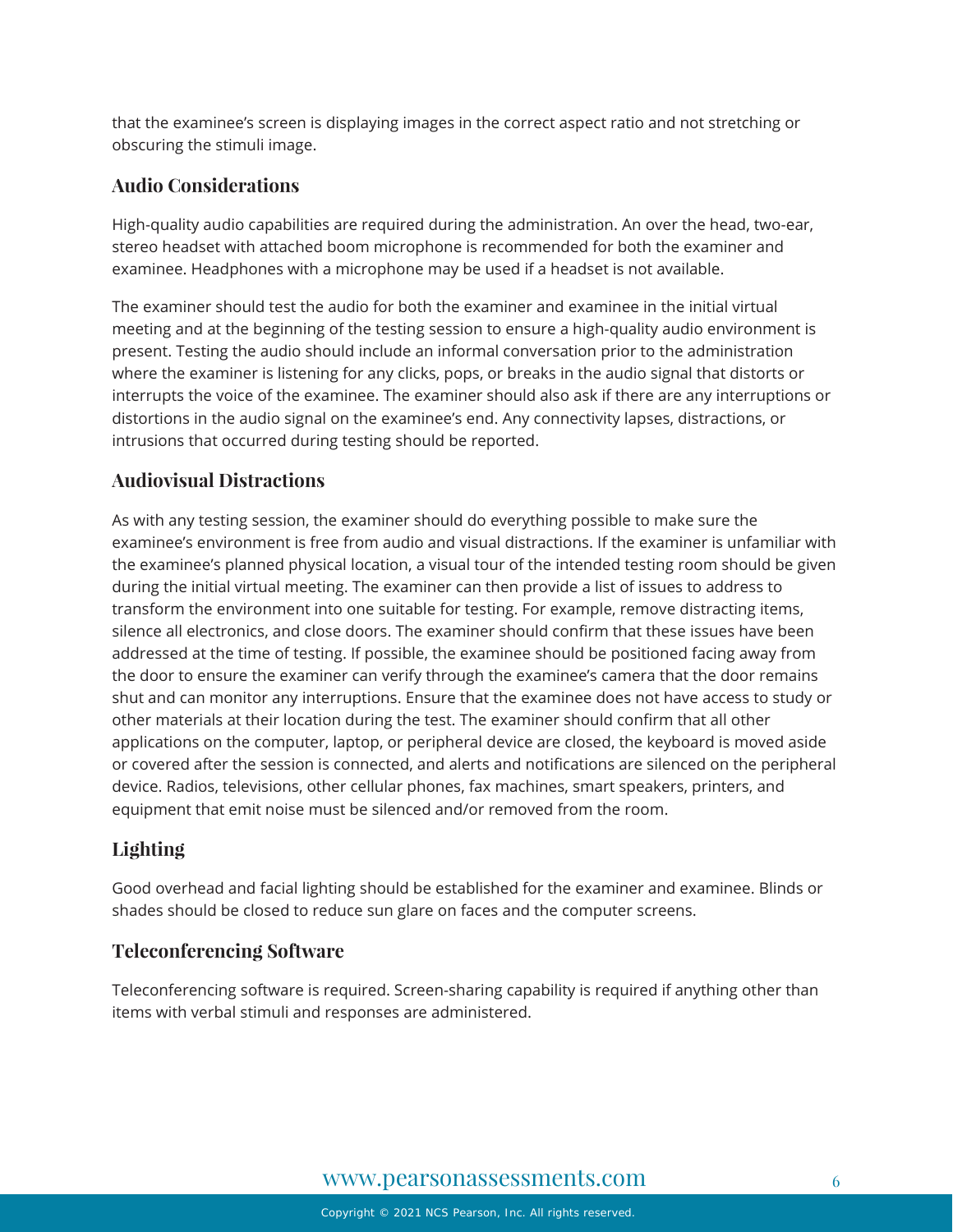#### **Video**

High-quality video (HD preferred) is required during the administration. Make sure the full faces of the examiner and the examinee are seen using each respective web camera. The teleconferencing software should allow all relevant visual stimuli to be fully visible to the examinee when providing instruction or completing items; the view of the examiner should not impede the examinee's view of visual test stimuli.

#### **Peripheral Camera or Device**

A standalone peripheral camera can be used to provide a view of the session from another angle or a live view of the examinee's progress. Alternately, a separate device (e.g., a smartphone with a camera or another peripheral device) can be connected to the teleconference and set in a stable position to show the examinee's pointing or written responses. The device's audio should be silenced and microphone should be muted to prevent feedback.

### <span id="page-6-0"></span>2. Assessment Materials & Procedures

#### **Test Item Security**

The examiner is responsible for ensuring test item security is maintained, as outlined in the Terms and Conditions for test use. The examiner should address test security requirements with the examinee (and facilitator, if applicable) during the informed consent process. The examiner should make it clear to the examinee/caregivers that the video should not be captured, photos should not be taken, and stimuli should not be copied or recorded, as this is a copyright violation. The examinee must agree that they will not record (audio or visual) or take photos or screenshots of any portion of the test materials or testing session, and not permit anyone to observe the testing session or be in the testing room (except for a facilitator, when necessary). Any test-related materials used in the testing session must be returned to the examiner.

#### **Disruptions**

The examiner should record any and all atypical events that occur during the testing session. This may include delayed audio or video, disruptions to connectivity, the examinee being distracted by external stimuli, and any other anomalies.

#### **Facilitator/Proctor Preparation**

Prior to the test session, the examiner will send the Guidelines for Remote Testing Facilitators (or Guidelines for TestNav Proctors) document to the facilitator/proctor or talk through the document with the facilitator/proctor over the phone or teleconference app. The document explains what equipment is required, how to set up the necessary equipment in a space suited to testing, how to prepare the student for the test event, how to log in to TestNav (if applicable), and how to introduce the test to the student. In addition, this document provides information about how to help (or supervise) during the test session, including a list of dos and don'ts and other considerations for the facilitator/proctor.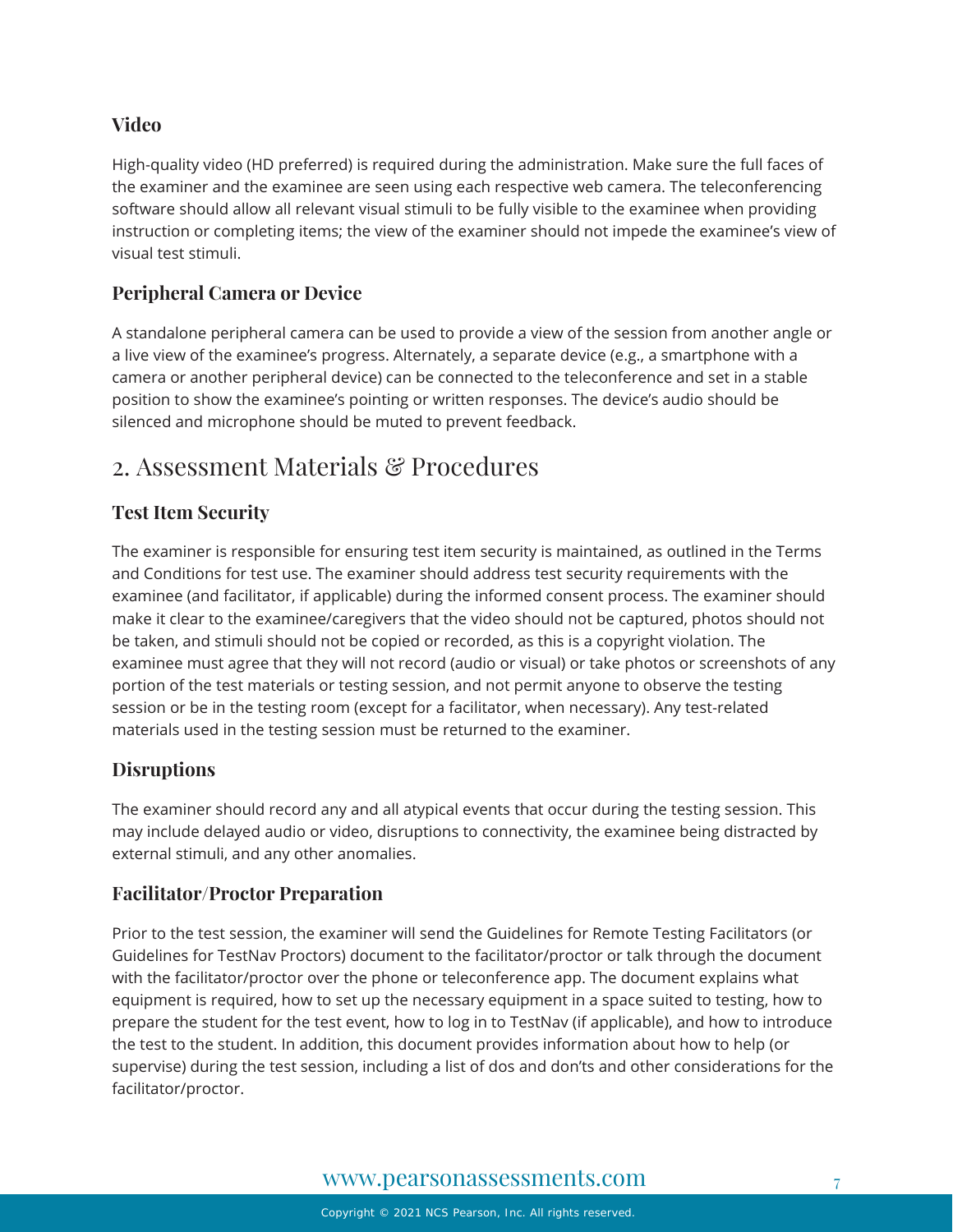The facilitator/proctor should explain to the student that they will be assisting the examiner with testing (or supervising the test session) and encourage the student to do their best work during the test session.

For more information on Facilitator/Proctor and Examiner Preparation, refer to Help using the following path: How can we help > Other Resources > Remote Assessment

#### **Test Sessions**

Schedule a test session for each student and provide the teleconference login information, meeting time, and Facilitator Guidelines document to each facilitator. Arrive approximately 10 minutes early for a test session, and go over the following pre-assessment checklist items with the facilitator when they log in to the teleconference session:

Has the facilitator reviewed the general guidelines?

Is the sound clear and the volume loud enough?

Is the internet connection good or is there a lag?

Is the computer fully charged or plugged in?

Does the lighting reflect on the screen?

Are notifications turned off on both the examiner and student's computers/tablets?

Share a screen. Can it be seen on the student computer?

Test the examiner's mouse. Can it be clearly seen on the student computer?

Share video camera through the computers. Can you see each other?

Join a smartphone, if available, to the teleconference platform to use as a second camera. Practice taking a view of the student and of the screen with the smartphone.

Is the content displayed correctly on the screen (e.g., full screen)?

Can the student sit directly in front of the screen?

Is the student's testing area free from major distractions?

Troubleshoot any issues that arise during the checklist review and before the test session begins. Use the DRF to read measure directions and administer test items, just as you would during a typical face-to-face administration. During testing, ask the facilitator or use the smartphone to verify that the stimulus content is displayed correctly on the student's screen before administering each new measure.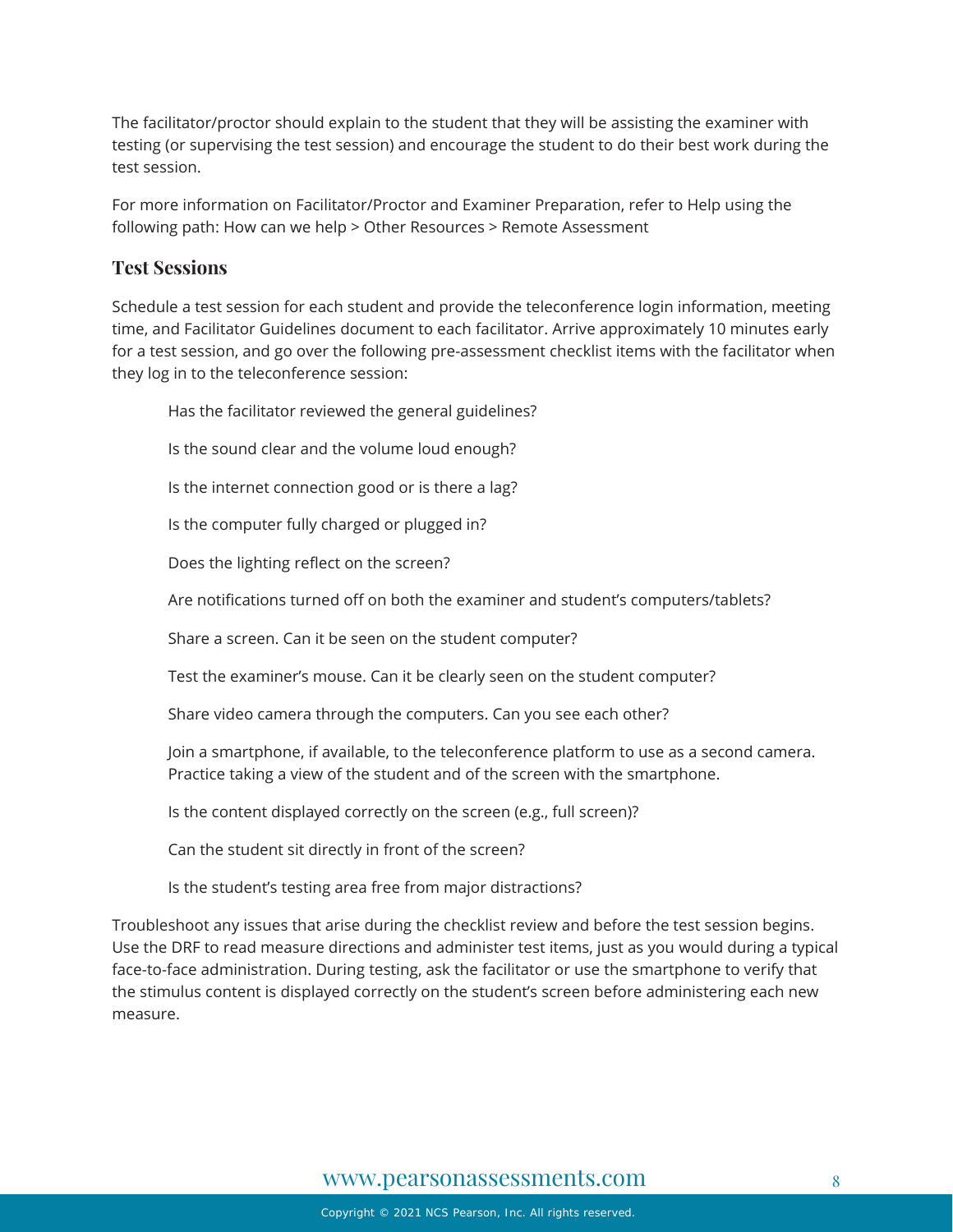#### **Evaluating Equivalence Evidence**

Examiners should review the current research available on equivalence between different modes of administration before proceeding to use remote administration of a standardized assessment with normative data collected via in-person assessment. When reviewing the literature, the examiner should consider the input and output requirements for each task, and the evidence available for telepractice equivalence for the specific task type. Direct evidence of equivalence for a specific task may be available because the task was researched in a study with results indicating no significant difference between telepractice and in-person assessment. Indirect evidence may also be reported in the literature for a task that is similar in construct and input/output demands to the standardized assessment being considered for remote administration and may help determine the examiner's level of confidence in applying the norms. For instance, a study demonstrating direct evidence for the Repeatable Battery for the Assessment of Neuropsychological Status (RBANS) Picture Naming subtest also demonstrates valuable indirect evidence for the WISC-V Vocabulary and CLQT+ Confrontation Naming subtests because Picture Naming, Vocabulary, and Confrontation Naming all require brief spoken directions with pictorial stimuli inputs with open-ended spoken response outputs. Examiners can have more confidence that the normative scores are valid when tasks have direct evidence showing equivalency between modes.

In reviewing the literature of telepractice–in-person and digital–traditional investigations, professionals should also be mindful of the age range and population (e.g., clinical group) of the research study to consider relevancy for the examinee. Greater caution is recommended when only indirect evidence of equivalency is available for a task, or when equivalence has not been established for a particular examinee's age range and clinical condition. However, it can be informative to consider any such available evidence when considering impact of remote administration on results and interpretation. Pearson Clinical Assessment is tracking and aggregating the relevant equivalence evidence for our assessments, including the age range, population, direct evidence, and indirect evidence (see [Evidence for Remote Assessment\)](https://www.pearsonassessments.com/content/dam/school/global/clinical/us/assets/telepractice/equivalence-evidence-for-remote-assessment.pdf).

# <span id="page-8-0"></span>3. Examinee Considerations

#### **Appropriateness**

The examiner should first ensure that a telepractice administration is appropriate for the examinee and for the purpose of the assessment. Judgment, best practice guidance for telepractice (e.g., APA Services, 2020; ASPPB, 2013; IOPC, 2020), information from professional organizations and other professional entities (e.g., licensing boards, legal resources, professional liability insurance providers, payors), consultation with other knowledgeable professionals, existing research, and any available federal or state regulations should be considered in the decision-making process. Consideration should be given to whether the necessary administrative and technological tasks involved in a telepractice session can be accomplished without influencing results.

#### **Preparedness**

Before initiating test administration, the examiner should ensure that the examinee is well-rested, able, prepared, and ready to appropriately and fully participate in the testing session.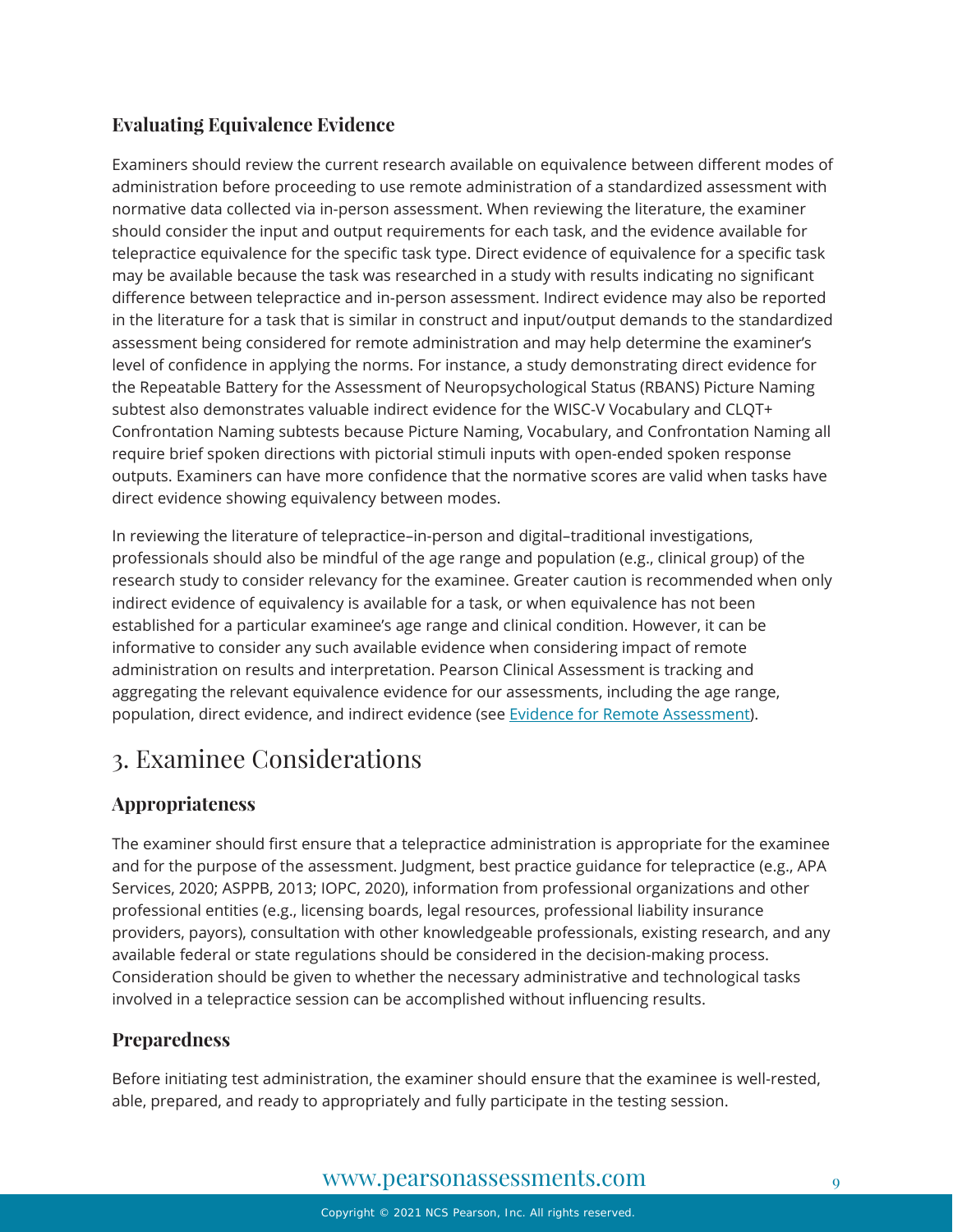#### **Facilitator Role**

If using a facilitator, the role of the facilitator must be explained to the examinee so participation and actions are understood.

#### **Headset**

It may not be appropriate or feasible for some examinees to use a headset due to behavior, positioning, physical needs, or tactile sensitivities, or if a headset is not available. Clinical judgement on the appropriate use of a headset in these situations should be used. If a headset is not utilized, the examiner's and examinee's microphones and speakers should be turned up to a comfortable volume.

#### **Mouse**

On some teleconferencing software, the examiner can pass control of the mouse to allow the examinee to point to indicate responses; this is an option if it is within the capabilities of the examinee. However, best practice guidelines provide cautions about this. For example, the IOPC guidelines suggest examiners be alert throughout administration, resume control of the screen once the task is finished, and never leave the computer unattended while the examinee has control over the examiner's computer (IOPC, 2020).

# <span id="page-9-0"></span>4. Examiner Considerations

#### **Practice**

During the telepractice setup, and before administering to any actual examinee, the examiner should rehearse the mechanics and workflow of every item in the entire test using the selected teleconferencing software so that the examiner is familiar with the administration procedures. For example, a colleague could be used as a practice examinee.

#### **Standardized Procedures**

The examiner must follow the administration procedures of in-person administration as much as possible. For example, if a spoken stimulus cannot be said more than once in in-person administration, the examiner must not say it more than once in a telepractice administration unless a technical difficulty precluded the examinee from hearing the stimulus.

#### **Real-Time Troubleshooting**

In order to conduct a smooth telepractice session, audiovisual needs and materials must be managed appropriately. The initial virtual meeting involves the examiner, examinee, and/or the facilitator (if used), and is the opportunity for the examiner to provide information about the audiovisual needs and materials. During the initial virtual meeting, the examiner should provide training in troubleshooting audiovisual needs that arise during the testing session, including camera angle, lighting, and audio checks. The examiner should provide verbal feedback to guide camera adjustment, checking the on-screen video shown by the peripheral camera/device to provide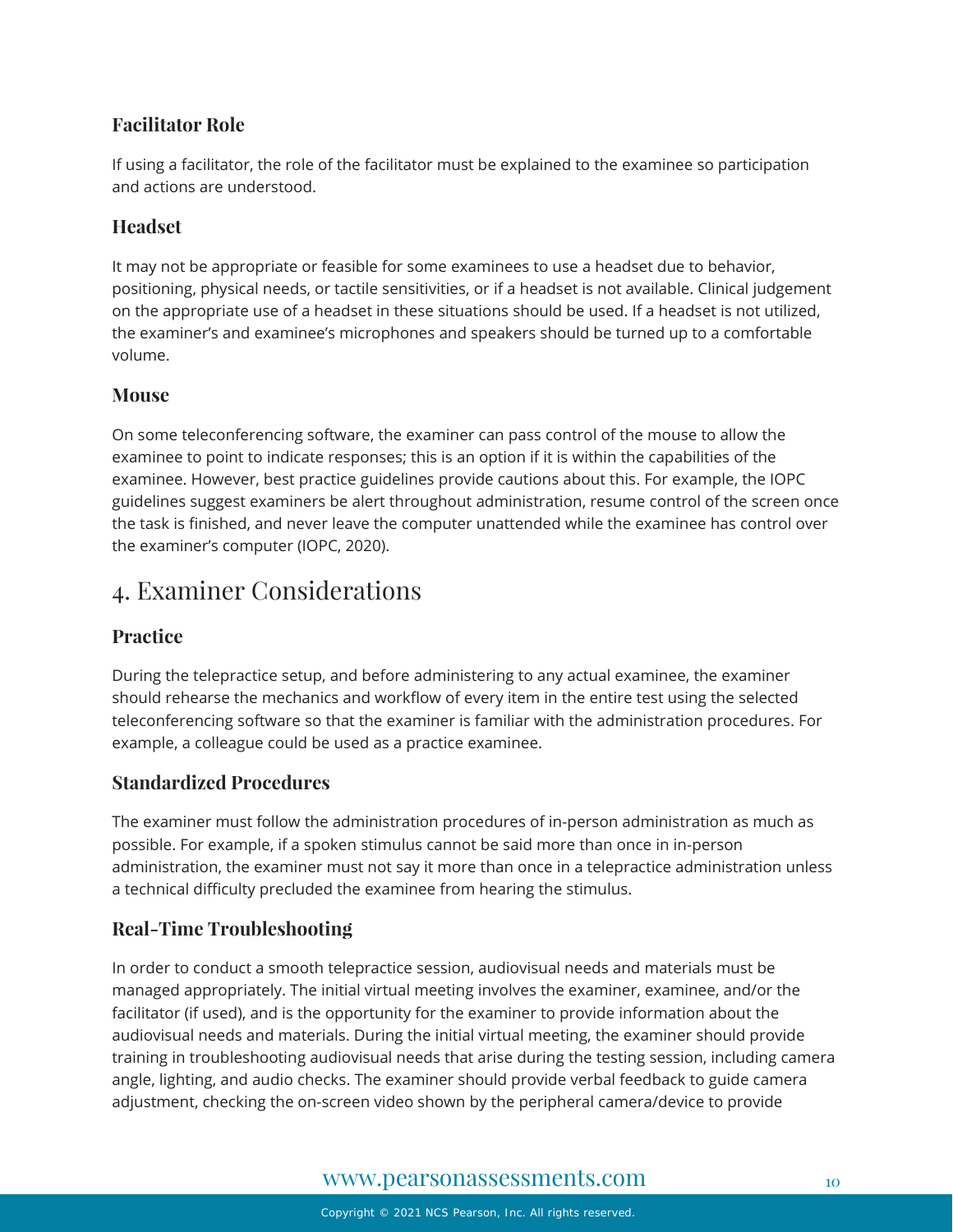information about how to reposition it until the proper view is shown. The examiner should emphasize that no materials should be opened until the examiner provides instructions to do so, if applicable. The examiner should also expect to provide verbal guidance about these issues during the testing session.

#### **Collaborating With Facilitators**

If used, the facilitator is to assist with administrative and technological tasks and not to manage rapport, engagement, or attention during the testing session. The examiner should direct them not to interfere with the examinee's performance or responses. Any other roles and responsibilities for which an examiner needs support, such as behavior management, should be outlined and trained prior to the beginning of the testing session. The examiner is responsible for documenting all behaviors of the facilitator during test administration and taking these into consideration when reporting scores and performance.

# <span id="page-10-0"></span>5. Other Considerations

There are special considerations for written reports describing testing that takes place via telepractice. The professional completing the written report should state in the report that the test was administered via telepractice, and briefly describe the method of telepractice used. The professional should also make a clinical judgment, similar to an in-person session, about whether or not the examiner was able to obtain the examinee's best performance. Clinical decisions should be explained in the report, including comments on the factors that led to the decision to conduct testing via telepractice and to report all (or not to report suspect) scores. In addition, it is recommended that the report include a record of any and all atypical events during the testing session (e.g., delayed video or audio, disruptions to connectivity, extraneous noises such as phone ringing or loud dog barking, person or animal unexpectedly walking into room, the examinee responding to other external stimuli). List and describe these anomalies as is typical for reporting behavioral observations in the written report, as well as any observed or perceived impact on the testing sessions and/or results, and consider these in the interpretation of results.

#### **Post-Test Considerations**

Within 24 hours of the test session, the examiner should reflect on and discuss with the proctor how the testing session went. Consider the following questions:

- Was the student on task and motivated for the duration of the test session?
- Did the student rush through any parts of the test?
- Did the student listen to directions?
- Did the student only use scratch paper for the CA test?
- Were there any disruptions (e.g., noises or other distractions) or technical issues (e.g., lagging connection, disrupted audio) during the test?
- How did the student respond to the telepractice testing session?

#### [www.pearsonassessments.com](http://www.pearsonassessments.com/) 11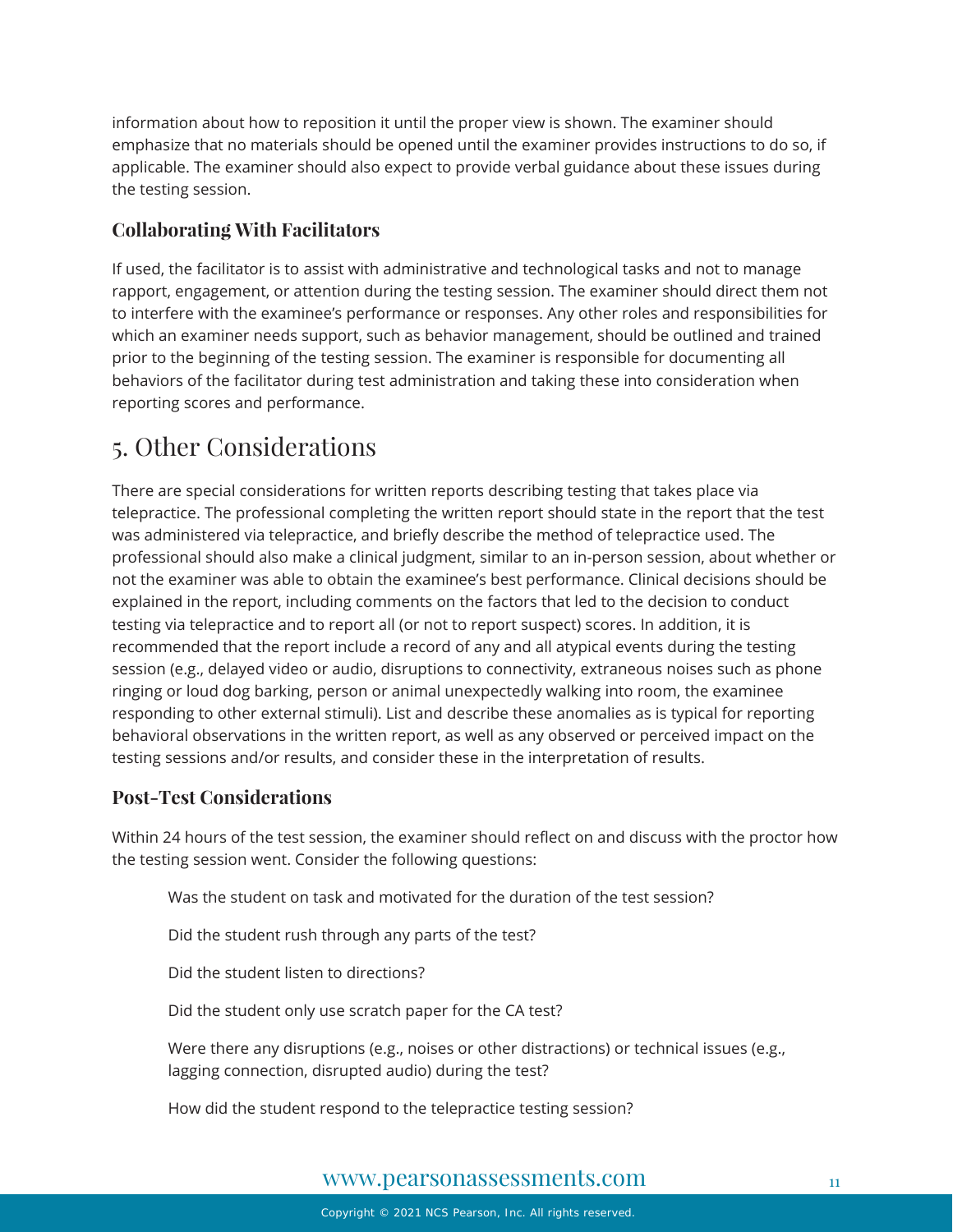This reflection and discussion can take place via phone, teleconferencing app, or email. However, the examiner should receive the responses within 24 hours of the test session to best ensure the proctor accurately recalls the experience. To determine if the test results can be deemed valid, the examiner should consider the following:

Did the test session capture an accurate representation of what the student can do?

Did the facilitator/proctor follow the guidelines to foster a standardized testing environment?

# Conclusion

This test was not standardized in a telepractice mode, and this should be taken into consideration when utilizing this test via telepractice and interpreting results. For example, the examiner should consider relying on convergence of multiple data sources and/or being tentative about conclusions. Provided that the examiner has thoroughly considered and addressed the factors and the specific considerations as listed above, the examiner should be prepared to observe and comment about the reliable and valid delivery of the test via telepractice. Materials may be used via telepractice without additional permission from Pearson in the following published contexts:

The DRF and TestNav aimswebPlus measures can all be administered in a telepractice context. This guide serves as a framework to support the administration of both types of measures in this new context. In addition, educators should be sure to adhere to their national/state organization's and local education agency's recommendations regarding telepractice.

The calibration and norming of the aimswebPlus measures were not done within a telepractice context. As such, the educator administering these measures should use their professional judgement to determine if the telepractice assessment experience for a given student was comparable to a typical assessment experience at school.